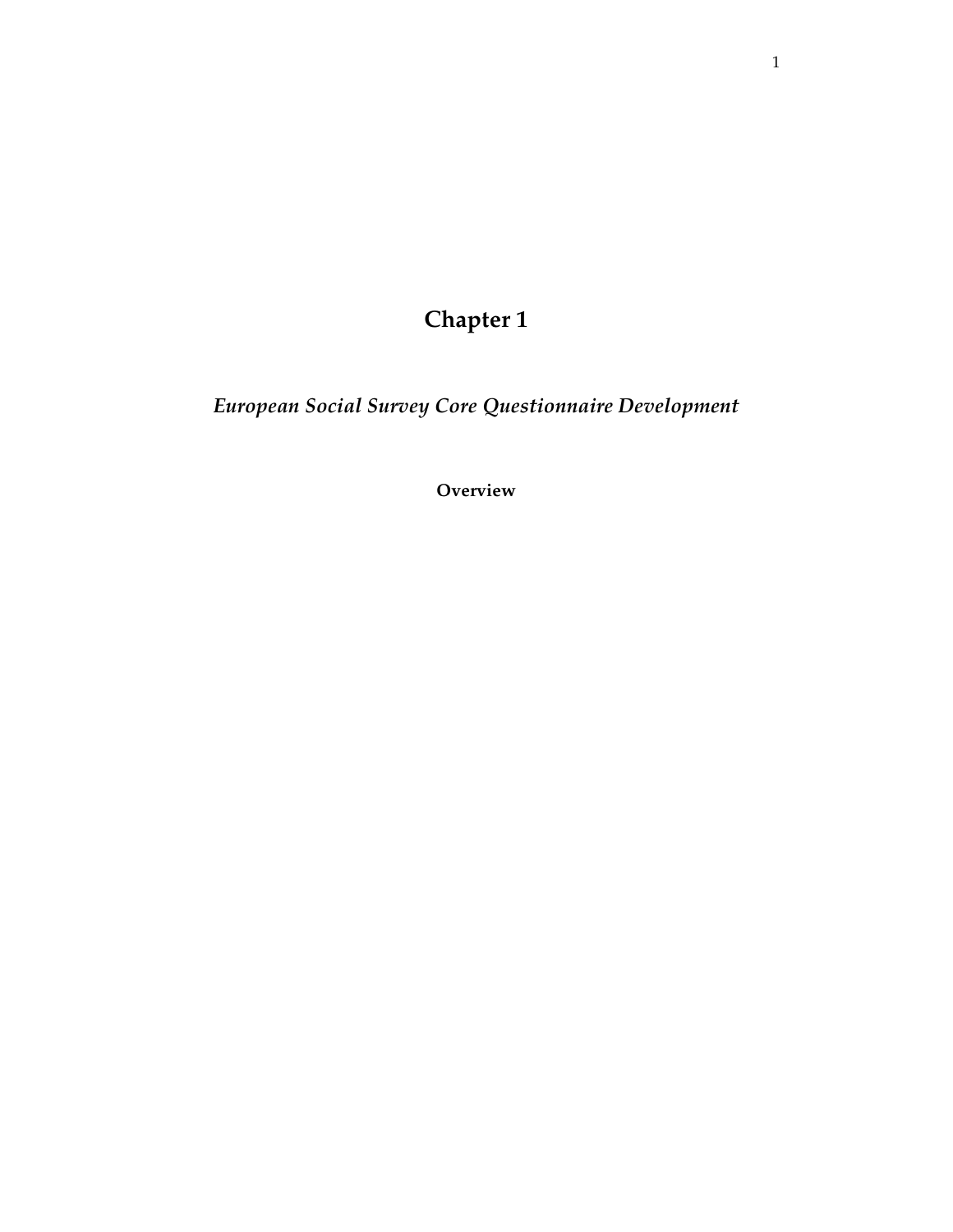# **Contents**

| 1.2 |  |
|-----|--|
| 1.3 |  |
| 1.4 |  |
| 1.5 |  |
| 1.6 |  |
| 1.7 |  |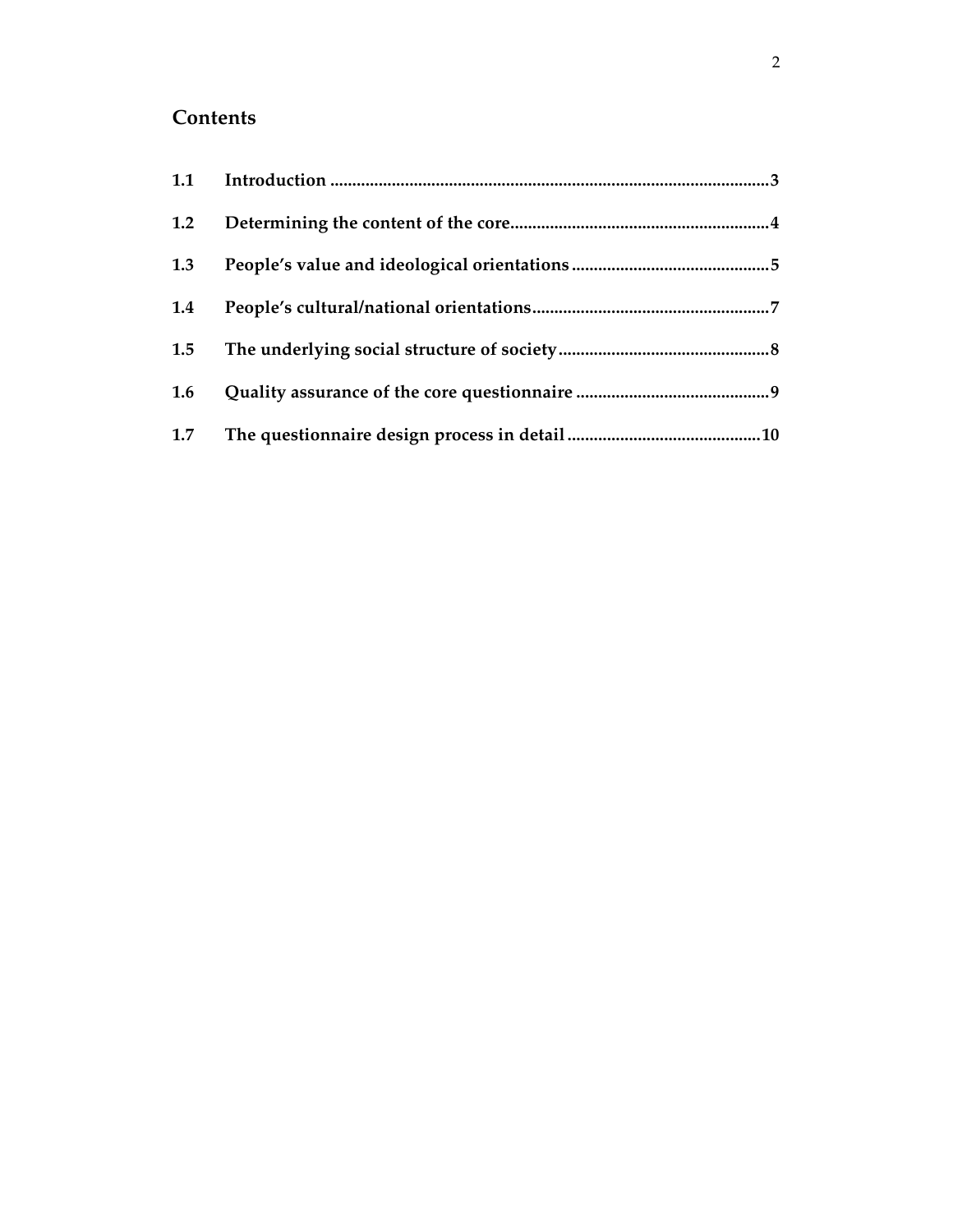#### **1.1 Introduction**

The central aim of the ESS is to develop and conduct a systematic study of changing values, attitudes, attributes and behaviour patterns within European polities. Academically driven but designed to feed into key European policy debates, the ESS aims to measure and explain how people's social values, cultural norms and behaviour patterns are distributed, the way in which they differ within and between nations, and the direction and speed at which they are changing.

Data collection takes place every two years, starting in September 2002, by means of face-to-face interviews of around an hour in duration, followed by a short supplementary questionnaire, which can be administered as a continuation of the face-to-face interview, or as a self-completion supplement. The questionnaire consists of a 'core' module lasting about half an hour – most of which will remain constant from round to round – plus smaller 'rotating' modules, repeated at intervals, each of which will be devoted to a substantive topic or theme. For Round 1, two such modules were selected following a Europe-wide competition. Thus, while the purpose of the rotating modules is to provide an in-depth focus on a series of particular academic or policy concerns, the core module aims instead to monitor change and continuity in a wide range of socio-economic, socio-political, sociopsychological and socio-demographic variables, and to provide background variables for the analysis of the rotating modules.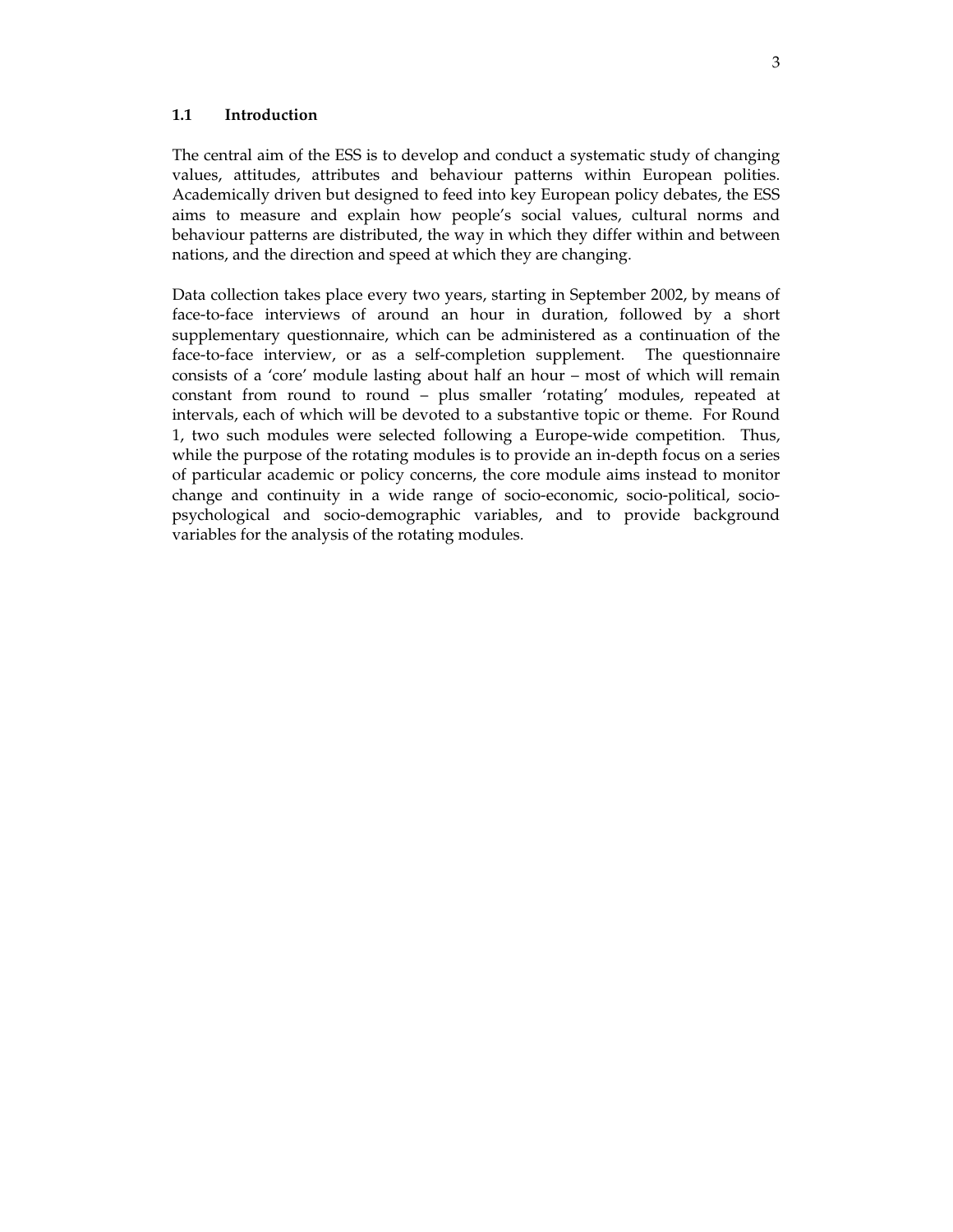#### **1.2 Determining the content of the core**

Even during the embryonic stages of the ESS, which were funded and nurtured by the ESF, the early multi-nation group responsible for its conceptual development began to consider what the most appropriate composition of its core ought to be. Not concerned at that stage with individual questions but only with broader themes, they asked themselves (and other specialists) which key *perennial* topics needed to be stitched into the fabric of a new European Social Survey. Such decisions are always somewhat arbitrary, influenced as they are by factors that vary by discipline, as well as by time and space. In contrast, it was relatively easy even at that stage to *eliminate* certain classes of questions. For instance, an early decision was to exclude a variety of transient issues over which media opinion polls happily have a monopoly. A biennial ESS must perforce focus on longer term variations in culture and social structure within Europe, aspiring to be an instrument that could identify and interpret climate shifts in social circumstances and values rather than merely monitor changes in the weather.

Even so, hard choices had to be made in order to distil the 'essential' components of an ESS from the much longer list of desirable components. Although only one round of the ESS was in prospect in the first instance, we have always been all too aware that a *sine qua non* of the whole enterprise is to measure and explain **continuity and change** in three broad domains**:** 

- **People's value and ideological orientations** (their world views, including their religiosity, their socio-political values and their moral standpoints)
- **People's cultural/national orientations** (their sense of national and cultural attachment and their – related - feelings towards outgroups and cross-national governance)
- **The underlying social structure of society** (people's social positions, including class, education, degree of social exclusion, plus standard background sociodemographic variables, such as age, household structure, gender, etc, and a few questions about media usage that help to identify the primary sources of people's social and political knowledge).

We thus commissioned a number of international academic specialists within these fields, asking each of them to prepare a paper recommending the sub-areas (and if possible any existing batteries of questions) which they considered to be essential components of an ESS with the emphasis proposed. As some of the specialists themselves noted in their papers, the eventual questions adopted on most of these topics will serve as both dependent and independent variables, according to their projected use.

We summarise below, in highly truncated form, the case for each of the three main domains in the core ESS questionnaire.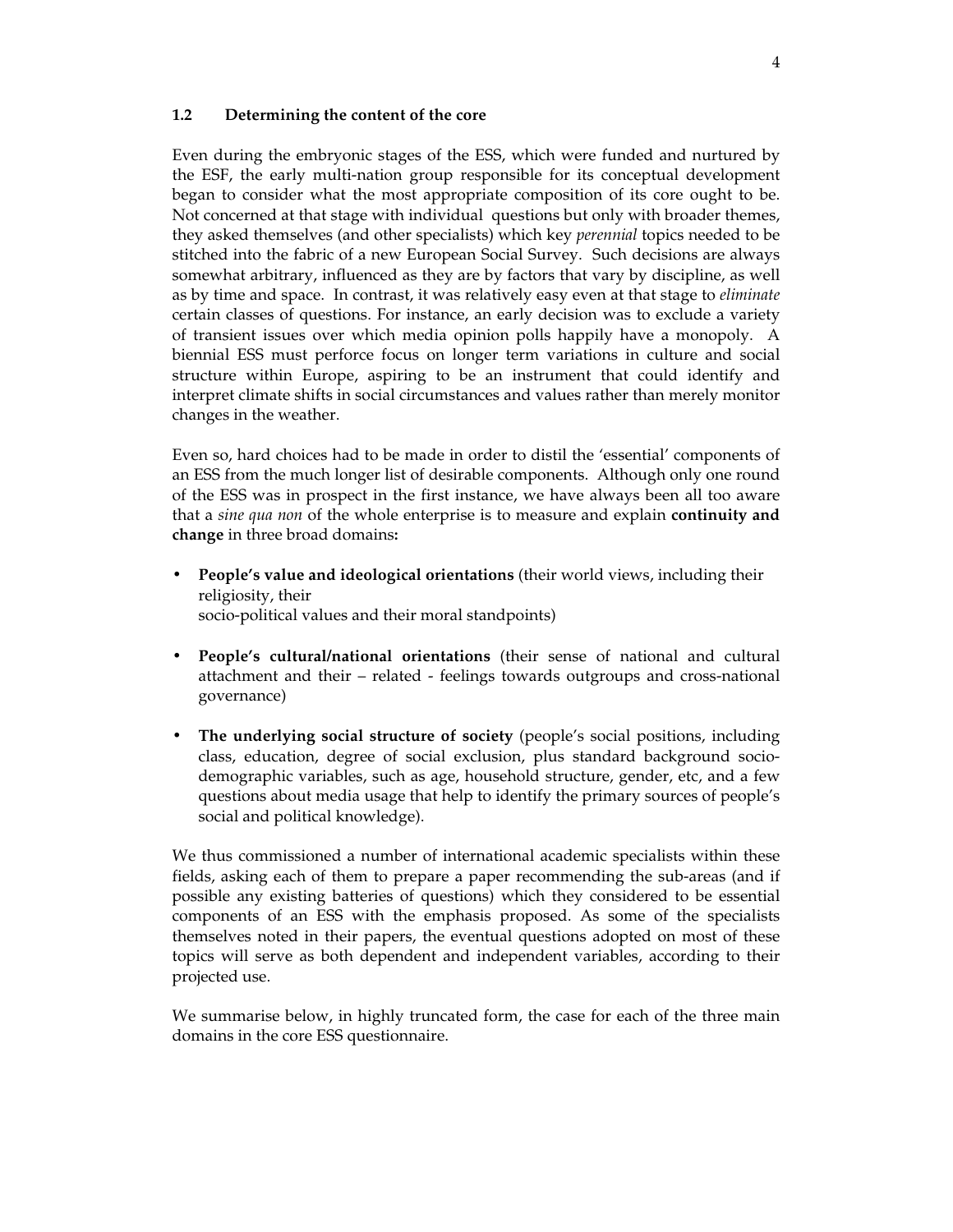## **1.3 People's value and ideological orientations**

## *Academic specialist consultants: Jaak Billiet, John Curtice, Shalom Schwartz, Jacques Thomassen*

When we refer to people's values and ideological orientations, we mean the deeply rooted, abstract orientations that help to guide, justify or explain people's opinions, attitudes and actions1. These orientations tend not only to predict and help to explain people's opinions, attitudes and behaviour patterns, but also to influence and be influenced by - social, political and economic changes within their respective societies. The rigorous measurement of differences in value structures between countries, and of changes in their character and distribution, is one of the primary motivations for the ESS.

The problem, of course, is the absence of a comprehensive, well-tested and analytically-powerful set of tools for measuring underlying values across nations. Although the Eurobarometer, the European (and World) Values Surveys and the International Social Survey Programme have all made major contributions, which we have used , even their combined lists of individual items and, more importantly their combined array of validated scales, are by no means comprehensive enough for our purposes.

We are, however, fortunate in being able to include in the ESS the 21-item *Basic Human Values Scale*, developed by the Israeli psychologist, Shalom Schwartz. 2 Grounded in theory and well-tested internationally, this self-administered scale classifies respondents into ten distinct categories according to their primary psychosocial motivations (such as 'achievement', 'conformity', 'tradition' and other similar spurs). It will thus be both helpful analytically to ESS users and, we hope, capable of measuring change over time within and between nations.

In addition, it is important for the ESS core module to identify and monitor the key socio-political cleavages that exist across cultures and nations within Europe (and beyond). Robust measures of these dimensions tend to serve primarily as independent variables, helping to explain and predict other substantive variables such as party identification, voting behaviour and certain moral standpoints. But they too may serve on occasions as dependent variables in their own right, helping to describe and understand the nature of value changes in society, and on occasions political changes as well. Whereas the terms of debate about particular issues tend to vary from country to country, underlying values (such as in relation to 'equality' or 'liberty', or people's religious identification) tend in contrast to transcend nations and are thus more amenable to being tapped by multinational survey instruments such as the ESS.

The individual topics chosen within this heading are:

- Left-right orientation
- Libertarian-authoritarian orientation
- Environmentalism

 $\overline{a}$ 

<sup>1</sup> Rokeach M, 1973, *The nature of human values*, London: Collier-Macmillan

<sup>2</sup> Schwartz S, 1997, 'Values and culture', in Munro *et al,* eds, *Motivation and culture* (pp. 69-84), New York: Routledge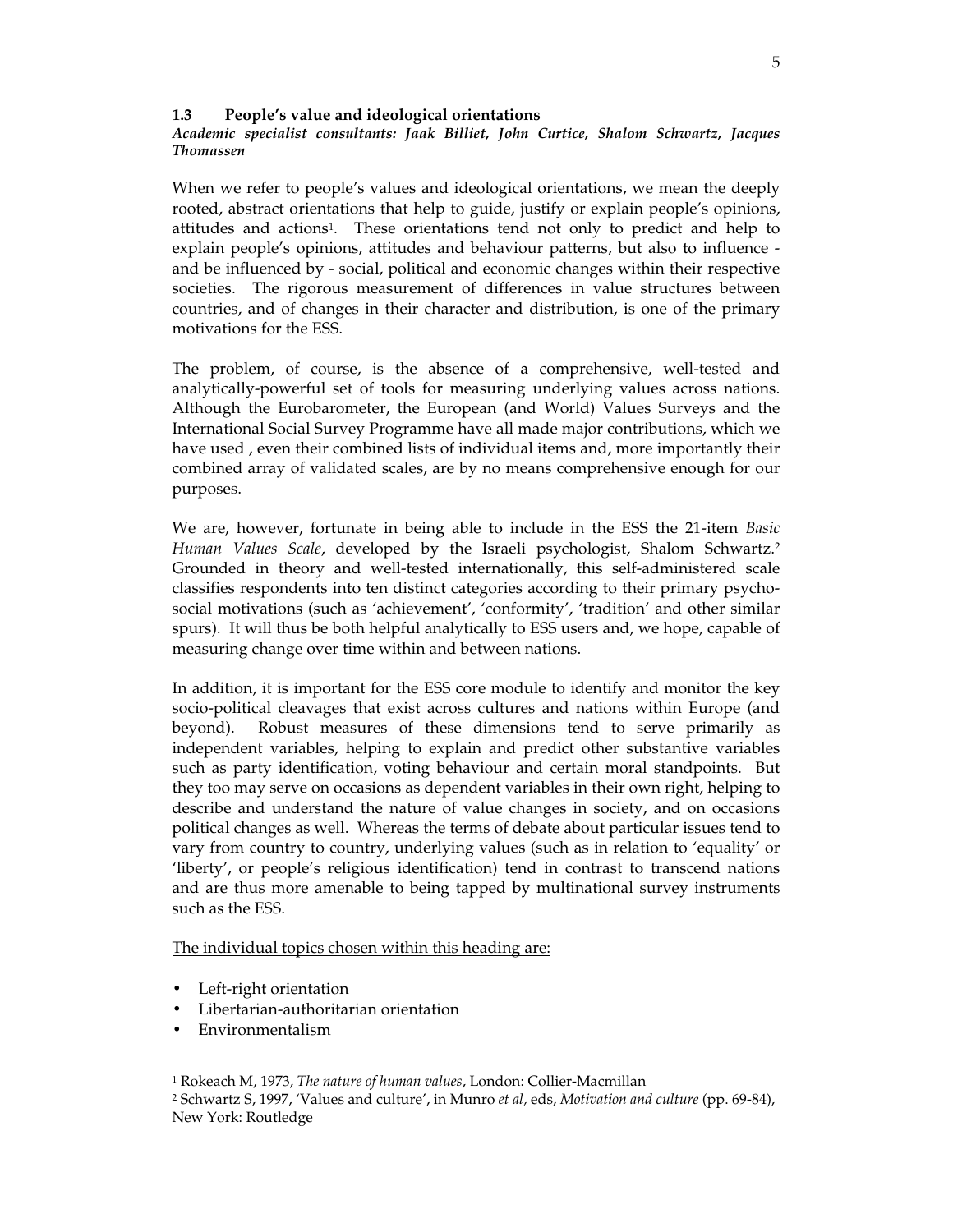- Basic human values (Schwartz scale)
- Satisfaction with democracy
- Trust in institutions, confidence in the economy
- Interest in politics, party affiliation and voting turnout
- Personal and system efficacy
- Religious orientation, present and past
- Church attendance
- Belief in God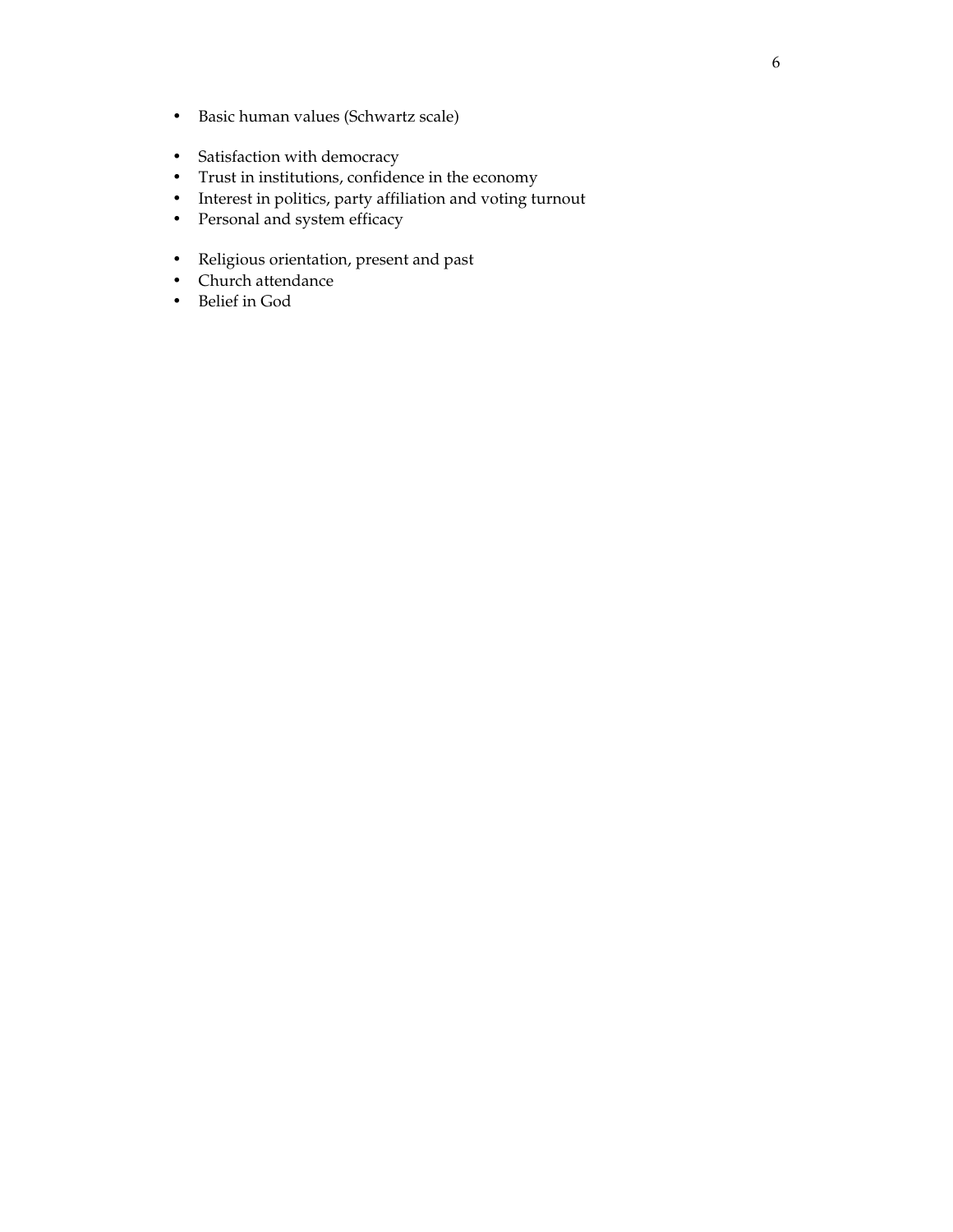#### **1.4 People's cultural/national orientations**

#### *Academic specialist consultants: Jaak Billiet, John Curtice, Juan Linz, Kees Kersbergen, Frans van Waarden*

Over four decades ago, a large slice of western Europe, later to be greatly expanded, turned itself into much more than a collection of nation states alone. Since then, the strength and robustness of the European Union has continued to cut across traditional ideas of nationhood, providing a supranational social and political structure that exists alongside national governments. The EU has always challenged longstanding ideas of national sentiment too, now perhaps more than ever, with the abandonment of national currencies in much of Europe. Moreover, with increasing European integration still irreversibly on the agenda, cross-pressures between old nationalisms and a new sense of 'supranationalism' may well grow, accompanied by a greater public recognition of the extent to which the economy of each member state in 'Euroland' depends on the success of the others. A European Social Survey has a special responsibility to chart and interpret these developments<sup>3</sup>.

But in doing so, we cannot ignore the wider context. We must simultaneously monitor the growing tension both within many member states and, perhaps increasingly within the EU as a whole, between an inclusive sense of citizenship and patriotism on the one hand and an exclusive sense of nationalism and ethnocentrism on the other.4 While citizens of EU members states take advantage of their right to live and work anywhere within EU boundaries, thus eroding monolithic notions of citizenship and national identity, will they simultaneously wish to seal the EU's borders more and more effectively against settlement from outside - whether by 'economic migrants', asylum seekers or refugees? And how might such a trend affect inter-group relations within the EU? Will attitudes towards 'outgroups' become more grudging and exclusive?

In all these respects Europe remains in a state of flux, needing continually to adapt to new forms of governance and to grapple with new issues of inclusiveness and exclusiveness. To the extent that the ESS is able to get beneath the surface and aid understanding of the intricate set of relationships involved, it will have served its purpose well. As shown by the ESF's *Beliefs in Government* programme,5 in an era of falling turnouts and declining trust in government, there is still a pressing need for solid evidence about changes in public attitudes towards governance, both at a national and a supranational level.

The individual topics chosen within this heading were:

- Citizenship and national identity
- Prejudice towards 'outgroups'
- Attitudes to the EU and other forms of multi-level governance
- Attitudes to migration

 $\overline{a}$ 

4 Dowds L & Young K, 1996, 'National Identity', in Jowell *et al* eds, *British Social Attitudes: the 13th Report*, Aldershot; Dartmouth Publishing.

<sup>3</sup> The Eurobarometer already tracks general public attitudes to EU institutions to good effect.

<sup>5</sup> Kaase M and Newton K, (1995), *Beliefs in Government,* Oxford: Oxford University Press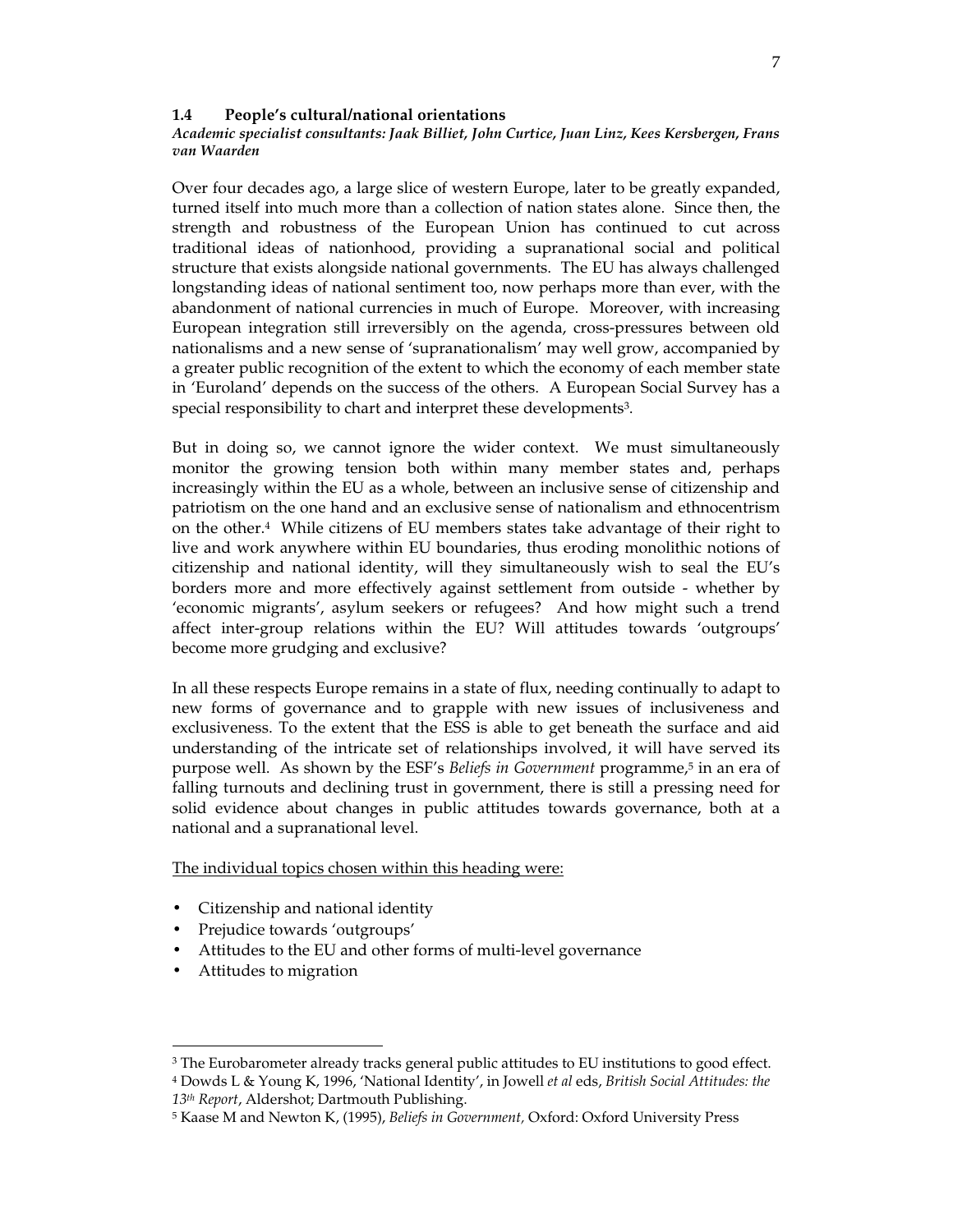#### **1.5 The underlying social structure of society**  *Academic specialist consultants: Robert Erikson, Jan Jonsson, Ken Newton, Joachim Vogel*

The importance of a person's social and economic position in society tends to be determined by, and in turn to determine, a number of other factors. So, the level of one's education, for instance, tends to be integrally related to one's occupation. Independently and in combination, however, both education level and occupational status tend to be closely related to one's income on the one hand and one's values on the other. We cannot properly understand and interpret values and value change in the absence of detailed collateral socio-economic and socio-demographic background information. It is, for instance, a specific policy aim in certain countries to increase the proportion of young people who go on to tertiary education. To the extent that they succeed, it will have a secular impact not only on the labour market in those countries, but also – according to extensive social science evidence $6$  - on people's values: education is positively associated with more libertarian social values. So a serious multi-national study such as the ESS must investigate and attempt to interpret the relationship between each country's socio-economic structure on the one hand, and its socio-political (and moral) climate on the other.

A key component of the social and economic structure of nations, and one to which the ESS needs to give special attention, is the extent and distribution of 'social exclusion'. This concept is multi-faceted and until now has been rather ill-defined, but it is nonetheless at the centre of EU policy concerns. Now that attention is focused on the Atkinson report on social exclusion,7 with its list of 33 components, the ESS offers a good opportunity to attempt to operationalise some of the measures which do not necessarily fall neatly out of existing national social or economic statistics.

## The individual topics chosen within this heading are:

- Respondent and household demographic characteristics
- Education of respondent, children (and partner)
- Racial/ethnic origin
- Work status and unemployment experience of respondent (and partner)
- Occupation and SES of respondent (and partner)
- Economic standing/income of household
- Subjective health status of respondent
- Social trust and networks

 $\overline{a}$ 

- Subjective indicators of poverty
- Experience and fear of crime
- Access to and use of mass media

<sup>6</sup> Ingehart R (1990), *Culture Shift in Advanced Industrial Societies,* Princeton: Princeton University Press.

<sup>7</sup> Atkinson A, *et al* (2001) *Indicators for social inclusion in the European Union*, Paper presented at the Antwerp Conference of the Belgian Presidency, 14-15 September 2001.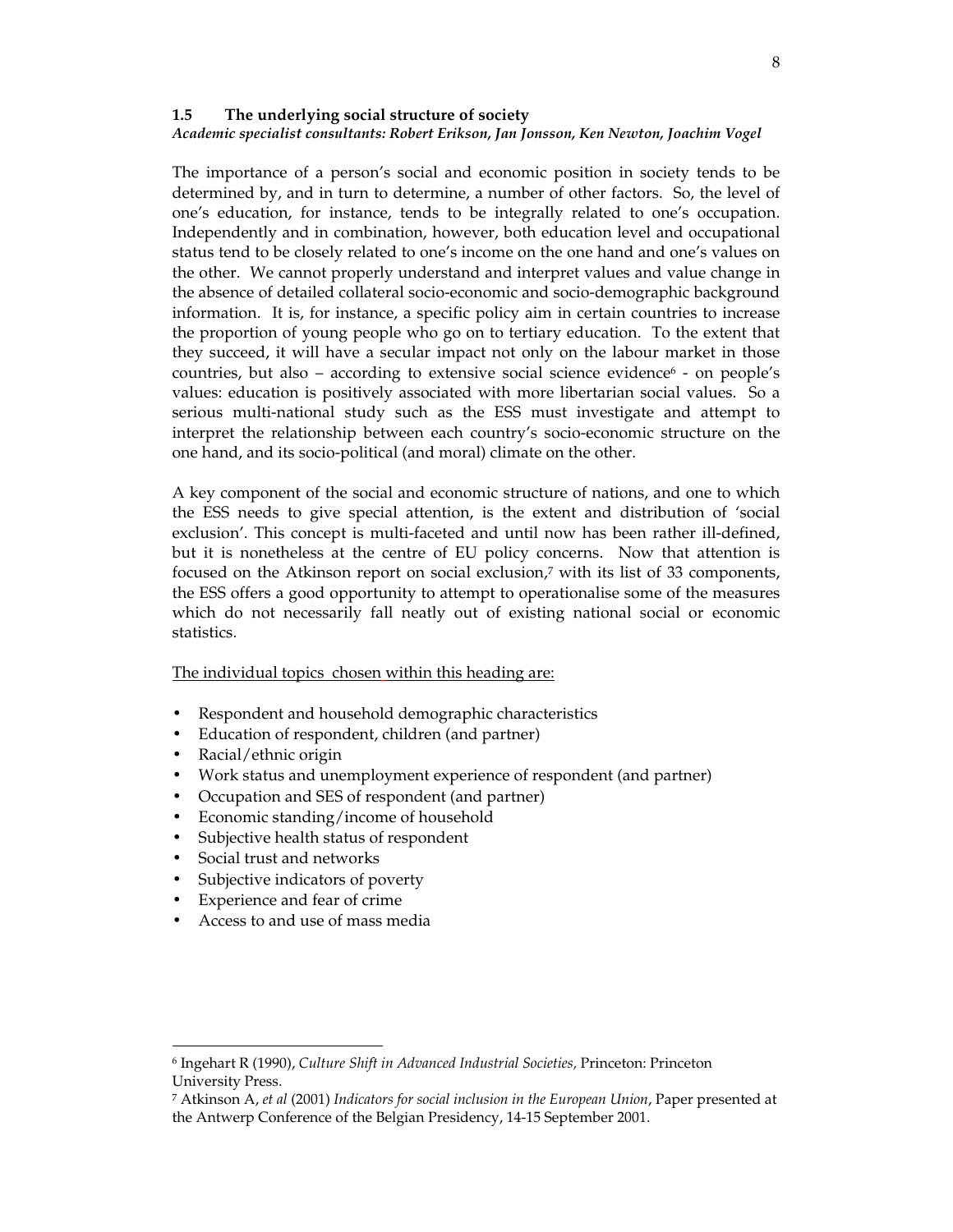## **1.6 Quality assurance of the core questionnaire**

Unlike the rotating modules (see section III.ii), the core questionnaire is effectively the sole responsibility of the CCT, though with as much help and guidance as possible from the SAB and other commentators.

As noted, the design of the core questionnaire started early on, when the former Steering and Methodology Committees determined their priorities for topics to be included within it. Expert papers were commissioned to provide both a substantive overview of the concepts in each selected field and, where possible, a set of recommended questions that would successfully tap these concepts cross-nationally. It was on the basis of these reports<sup>8</sup> that we collaborated with our colleagues in the Irish Social and Political Attitudes team - Michael Marsh, Richard Sinnott and John Garry - to produce a first (incomplete) draft of the ESS core questionnaire. The Irish team fielded this first version of the core in autumn 2001 as part of their own work and allowed the CCT access to the results for use at the final stages of questionnaire design.

It soon became apparent to the CCT that we needed extra specialist papers to help decide whether and how remaining gaps in the coverage of the first draft ought to be filled. These additional papers, where they relate to the final core questionnaire, form part of section III.iii.<sup>9</sup>

 $\overline{a}$ 

<sup>8</sup> On Socio-structural position of the individual in society (Erikson and Jonsson); Citizenship and identity (Linz ); Religious identity (Billiet); Social exclusion (Vogel); Political background (Thomassen); Value orientations (Schwartz); Media use and evaluation (Newton)

<sup>9</sup> On Ethnicity and ethnocentrism (Billiet); Socio-political cleavages (Curtice and Bryson); Multi-level governance (Kersbergen and van Waarden); Lifelong learning (Stoop); and Personal security (Mohler)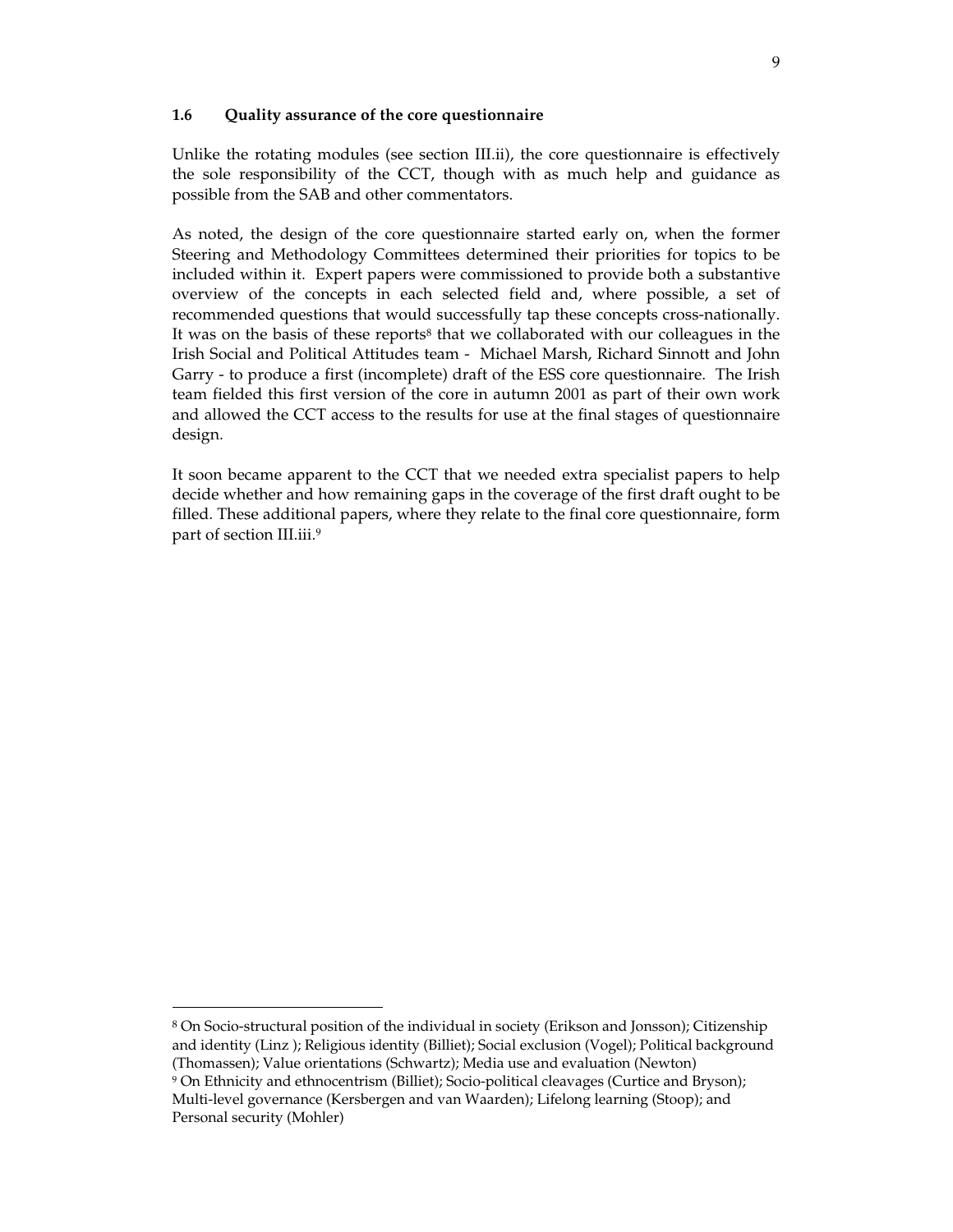# **1.7 The questionnaire design process in detail**

After the appointment of the Questionnaire Design Teams in November 2001 (see section III.ii), the process of questionnaire development for the core and rotating modules began to coincide. The remaining stages of the process were co-ordinated by the CCT, in close collaboration with the two Questionnaire Design Teams and the group of academic specialists who were consulted on the core module. Wherever possible and appropriate, questions that found their way into the final version of the questionnaire had been 'tested' in other surveys, ideally in more than one language or country. In any event, the CCT took great care to ensure not only that every question passed a quality threshold (the particular responsibility of Willem Saris and his colleagues at the University of Amsterdam), but also that it could plausibly be asked within all participating nations.

The stages of the questionnaire design process were as follows:

# *Stage 1*

The first stage was to ensure that the various concepts we wished to include (based on the specialist papers) were actually represented as precisely as possible by the candidate questions and scales. Subsequent data users require source material that makes these links transparent and the information compiled in this report charts all stages of the design process.

# *Stage 2*

To achieve the appropriate quality standard, the questions and scales, wherever possible, underwent an evaluation using standard quality criteria such as reliability and validity. These evaluations were carried out by Willem Saris and his colleagues, using the program SQP developed for the prediction the reliability and validity of questions on the basis of more than 1000 questions evaluated by MTMM studies.<sup>10</sup>

But validity and reliability are not the only criteria that matter. Attention also has been given to other considerations such as scalability and internal consistency, comparability of items over time and space, expected item non-response, social desirability and other potential biases, and the avoidance of ambiguity, vagueness and double-barrelled questions.

# *Stage 3*

 $\overline{a}$ 

The next step was the first translation from the source language (English) into one other language for the purpose of two large-scale national pilots. The translation panel, which is convened by Janet Harkness at ZUMA, guided this process to ensure optimal comparability between the two versions.

 $10$  Scherpenzeel A and Saris W, 1997, The Validity and Reliability of Survey Questions: a Meta Analysis of MTMM Studies, *Sociological Methods and Practice 25, 341-383.* 

W.E.Saris, W.v.d.Veld and I.Gallhofer (2003) Development and improvement of questionnaires using predictions of reliability and validity. In Presser S., J.Rothgeb, M.Couper, J.Lessler, E.Martin and E.Singer (Eds) *Questionnaire development , evaluation and testing*. New York, Wiley